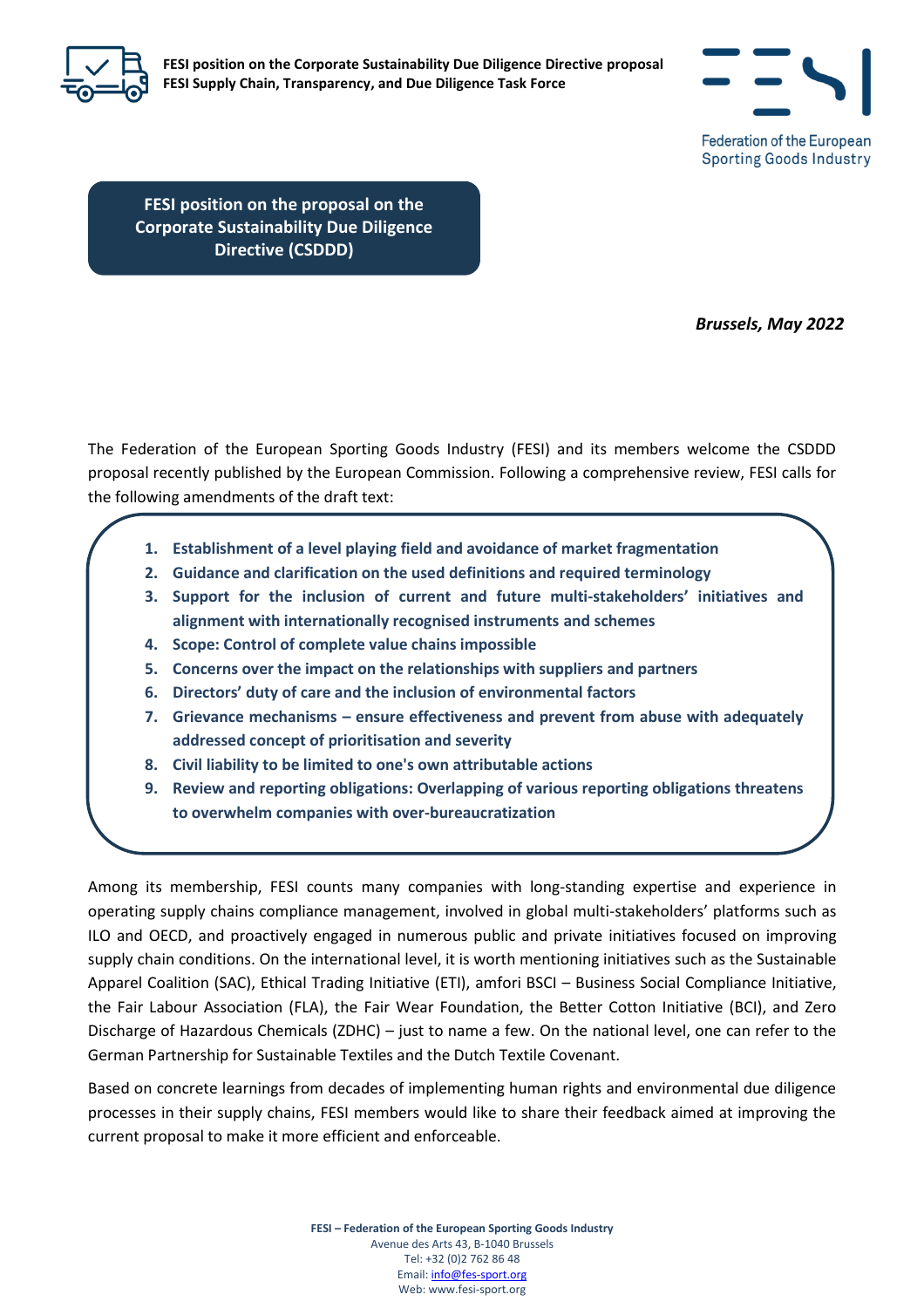### **1. Establishment of a level playing field and avoidance of market fragmentation**

As a globally operating industry with complex supply chains, we ask for globally applicable standards, with a harmonised regulation across the EU as a minimum. The proposal, however, comes as a directive and not a regulation. Hence, **the intended goal of contributing to a "level playing field" within the EU will be increasingly challenging to achieve**. This raises serious questions about the long-awaited harmonisation the proposal was supposed to provide. While we do recognise that the legal instruments for such a proposal did not allow for a regulation, we strongly urge the Commission, the Parliament, and the Council to strive as much as possible for **a level playing field and avoid market fragmentation.** This could be achieved by limiting the possibility of Member States to go beyond the proposal on specific provisions such as reporting obligations, civil liability, complaint mechanisms, and prioritisation of risk – in other words, the directive should include provisions to prevent gold plating.

### **2. Guidance and clarification on the used definitions and required terminology**

Standards and precise definitions should be adopted to avoid any confusion and unforeseen negative consequences resulting from misinterpretations. Simultaneously, the federation requests the EU to engage with various stakeholders such as the industry, the UN, and OECD to clarify doubts in the used terminology.

The sporting goods industry is seeking further clarification of a number of terms in the proposed directive, such as "*value chain*", "*established business relationships*", "*civil liability*", and others that might complicate the understanding and implementation of the Directive unless they are aligned and consistent with international standards<sup>1</sup> as further developed throughout this paper.

The deeply detailed reference to a **large number of additional complex international agreements**in the field of human and fundamental rights as well as environmental protection is excessively far reaching. As such, a total of over 230 pages references to legal texts unnecessarily complexify its comprehension and implementation. **A clear and conclusive focus on the internationally recognised standards of the UN Guiding Principles on Business and Human Rights** is therefore required.

FESI and its members also wish to address the need for clarification regarding the financial role of SMEs in an audit process (Art. 7 and 8), as well as complaints procedure (Art. 9). While sporting goods companies support the need to aid SMEs in their due diligence path in various forms, the EU should focus on establishing special incentives and capacity building, which will be more beneficial in the long-term.

# **3. Support for the inclusion of current and future multi-stakeholders' initiatives and alignment with internationally recognised instruments and schemes**

Drawing from its members' extensive experience, **FESI fully endorses the European Commission's acknowledgment of multi-stakeholder initiatives and industry schemes** and their contribution to the identification, mitigation, and prevention of adverse impacts. FESI members appreciate that the proposal in general aligns with internationally recognised instruments on human rights due diligence such as the UN

House of Sport Avenue des Arts 43, B-1040 Brussels Tel: +32 (0)2 762 86 48 Email[: info@fes-sport.org](mailto:info@fes-sport.org) Web: www.fesi-sport.org

**FESI – Federation of the European Sporting Goods Industry** <sup>1</sup> FESI and its members support the implementation of definitions established as per OECD Guidelines for Multinational Enterprises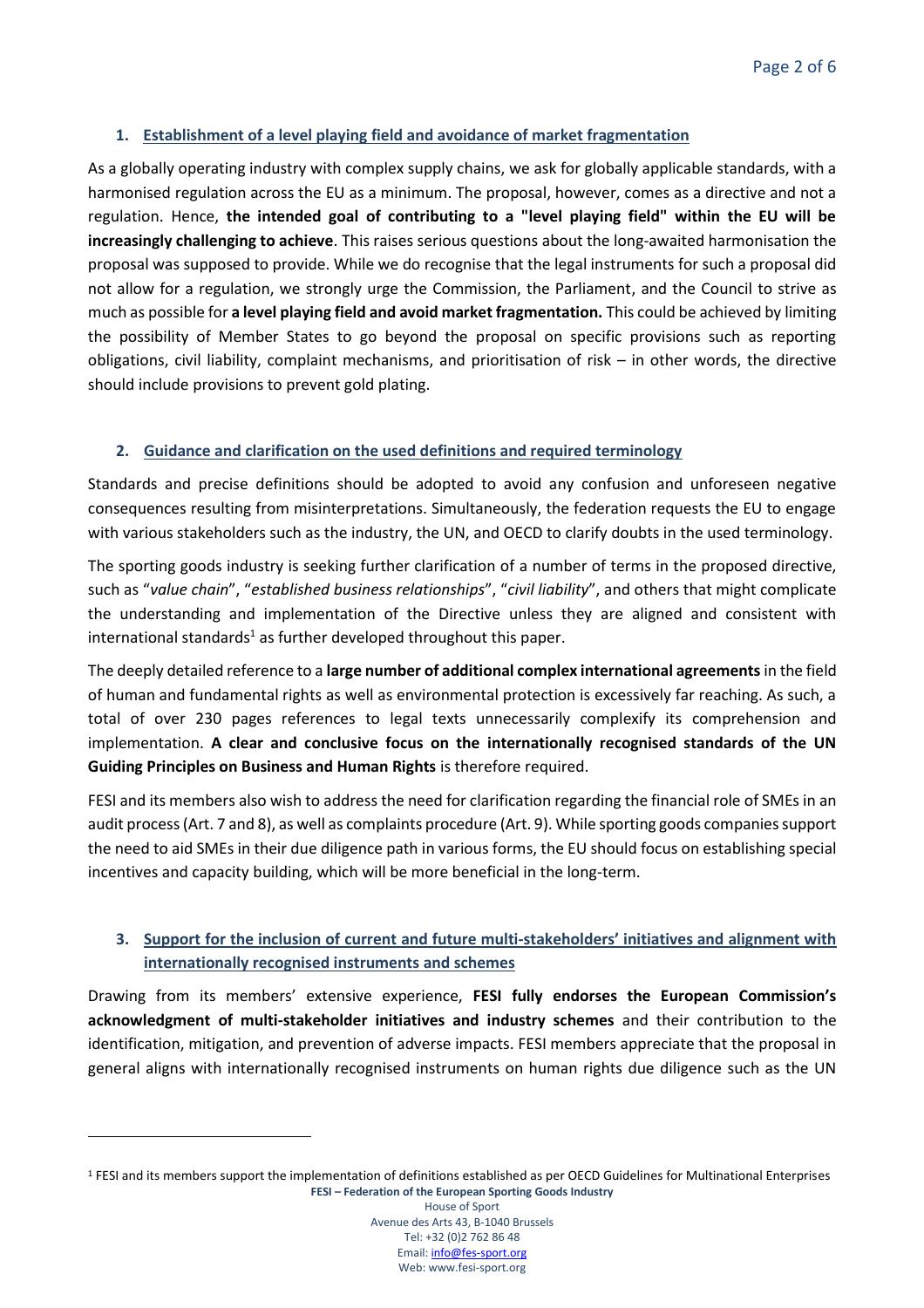Guiding Principles<sup>2</sup>, the OECD Guidelines for Multinational Enterprises<sup>3</sup>, and the Due Diligence Guidance for Responsible Business Conduct<sup>4</sup>.

The inclusion of such schemes and the recognition of the risk-based approach as instruments supporting the implementation of due diligence obligations in the Member States is seen as a step in the right direction, drawing inspiration from existing initiatives and steering clear from reinventing the wheel and multiplication of requirements. **However, the European Parliament and the Council of the European Union should be wary of relying solely on contractual assurances and audits**, which, without the support of local governments, have limited efficacy in improving standards of work and living for people. While contractual terms and verification mechanisms are relevant elements of a company's due diligence, they are not sufficient for effectively preventing and addressing human rights impacts. Therefore, we believe the Commission proposal should align with international standards focusing instead on the vital role of leverage and the ability of a company to actually influence the behaviour of an entity causing harm.

## **4. Scope: Control of complete value chains impossible**

As mentioned earlier, FESI believes that the concept of "value chains" (defined in Art. 3 (g)), encompassing both upstream and downstream activities, is overly broad and would lead to uncontrollable obligations as well as cover unforeseeable risks. **The Commission proposal as it stands could potentially diverge the focus and resources of buyers from those activities and operations where risks have higher potential**. The experience of our members shows that the concept of risk prioritisation based on severity is a key factor in making due diligence manageable for businesses, as well as ensuring it tackles the most salient risks to people and the environment.

#### **5. Concerns over the impact on the relationships with suppliers and partners**

**In relation to the point above on value chains, the introduction of the novel and untested concept of "***established relationship***" is unclear and runs against the principle of the OECD and UNGP**. Indeed an "*established relationship*" is described as one that is "lasting". This could potentially incentivise market operators to distance themselves from long-lasting supplier relationships and encourage short-term commitments, which would go counter to the intention of the requirements.

Additionally, the proposal requires that in case potential adverse impacts (within the meaning of paragraph 1) could not be prevented or adequately mitigated (paragraphs 2, 3, and 4), a company shall be required to temporarily suspend commercial relations with the partner in connection with or in the value chain of which the impact has arisen while pursuing prevention and minimisation efforts or terminate the business relationship with respect to the activities concerned if the potential adverse impact is severe.

In the case where the company may have limited leverage with the partner, this request may lead to undue termination of the contract as it may be seen as a simpler course of action. This would not align with the spirit of continuous improvement.

**FESI – Federation of the European Sporting Goods Industry** House of Sport

Avenue des Arts 43, B-1040 Brussels Tel: +32 (0)2 762 86 48 Email[: info@fes-sport.org](mailto:info@fes-sport.org) Web: www.fesi-sport.org

<sup>2</sup> https://www.ohchr.org/sites/default/files/documents/publications/guidingprinciplesbusinesshr\_en.pdf

<sup>3</sup> http://mneguidelines.oecd.org/guidelines/

<sup>4</sup> http://mneguidelines.oecd.org/OECD-Due-Diligence-Guidance-for-Responsible-Business-Conduct.pdf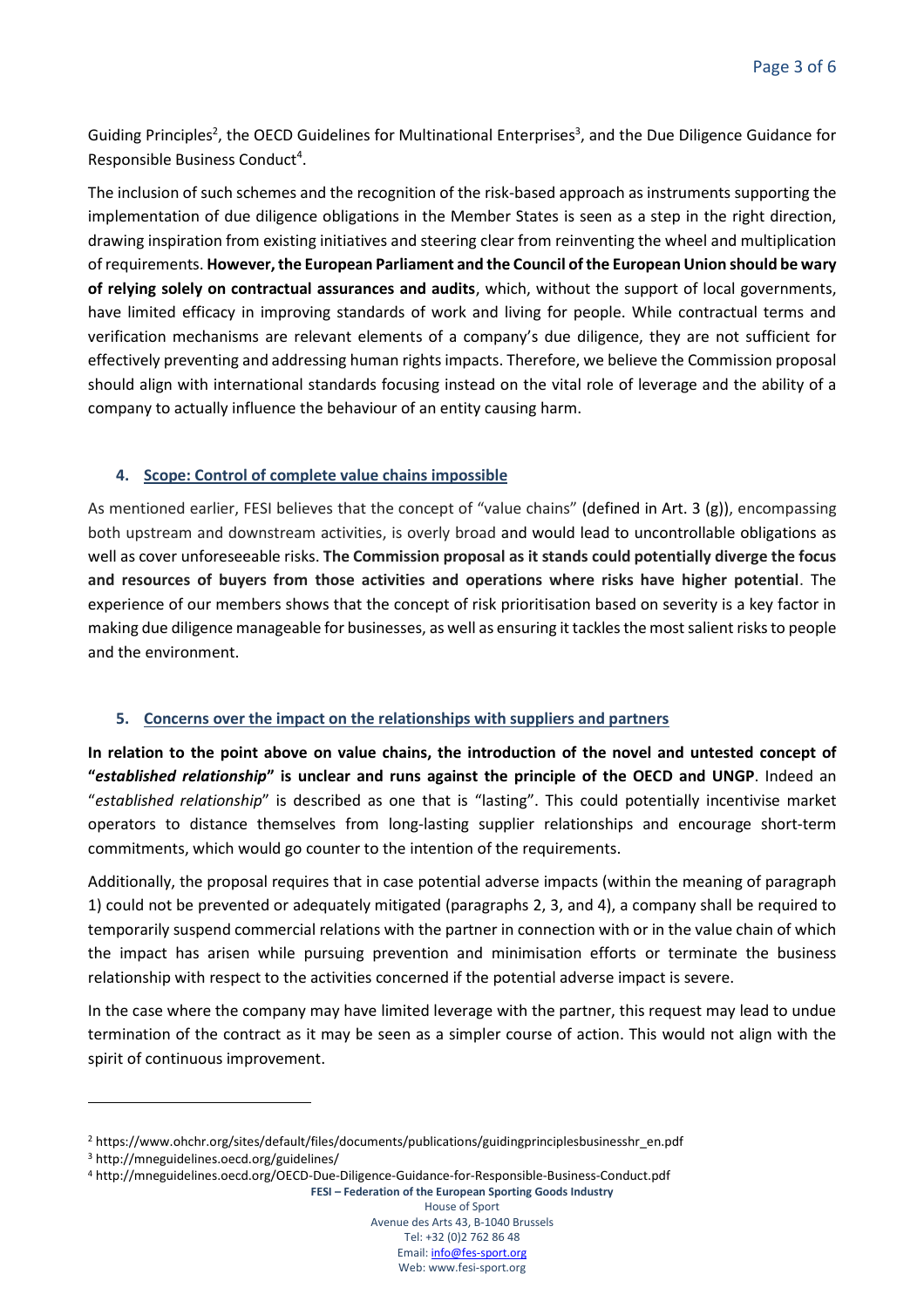Also, suspending or terminating contracts based on potential impacts, without due verification of the nature and presence of those impacts, may have severe unfair consequences on smaller sub-tier suppliers.

The potential that companies may resort to terminating supplier relationships (due to limited leverage, potential adverse impact, or short-term nature of their contract) could be an unforeseen consequence of the proposal as it stands.

### **6. Directors' duty of care and the inclusion of environmental factors**

FESI questions the value of including the environmental factors and the Paris Agreement in Art. 15 and 25 on Director duty of care*.* **The inclusion of environmental factors in the proposal is not aligned with existing OECD and UNDP due diligence tools, which burdens companies along the value chain with additional requirements and further-reaching consequences.**

The protection of the environment is among the top priorities of FESI and its members. However, environment and human rights due diligence pose different challenges and require different strategies and approaches to tackle them. While the sporting goods industry acknowledges that there can be some overlaps between human rights and environmental impacts, the latter should be addressed by other EU-level initiatives, either horizontal or industry-specific, like those listed in the EU Textile Strategy<sup>5</sup>.

Furthermore, it should be noted that detailed guidelines or framework conditions that intervene down to deep levels of a company's organisation carry the risk incentivising a box-ticking mentality or withdrawing from any risk. This would ultimately run against the ambitions to improve working conditions and address environmental impacts. Last but not least, overly onerous, and imprecise requirements on individual directors could discourage highly qualified individuals from taking up directorships of European companies – this ought to be avoided.

# **7. Grievance mechanisms – ensure effectiveness and prevent from abuse with adequately addressed concept of prioritisation and severity**

The proposal for the directive provides for the establishment of two complaints bodies or mechanisms. Companies should set up their own contact points (Art. 9) in the event of a breach or suspicion of a breach of due diligence obligations. In addition, there should be national bodies (Art. 19) for processing *"substantiated suspected cases".* Both directly affected persons and, for example, trade unions and nongovernmental organisations (NGOs), should have a right to complain.

**We believe those complaint mechanisms must first and foremost be effective and must not contribute to abuse or undue complication and legal uncertainty**. To ensure legal certainty and avoid a proliferation of unsubstantiated complaints by professional warning or campaign entities, the possibilities of complaint and legal action should be limited to those directly affected by the infringements. The possibility of bundling and managing complaints should also be addressed and supported through industry initiatives. The complaint mechanism for *"substantiated suspected cases"* as the term itself suggests, are potential violations with a

**FESI – Federation of the European Sporting Goods Industry** House of Sport Avenue des Arts 43, B-1040 Brussels Tel: +32 (0)2 762 86 48 Email[: info@fes-sport.org](mailto:info@fes-sport.org) Web: www.fesi-sport.org

<sup>&</sup>lt;sup>5</sup> https://ec.europa.eu/environment/publications/textiles-strategy\_en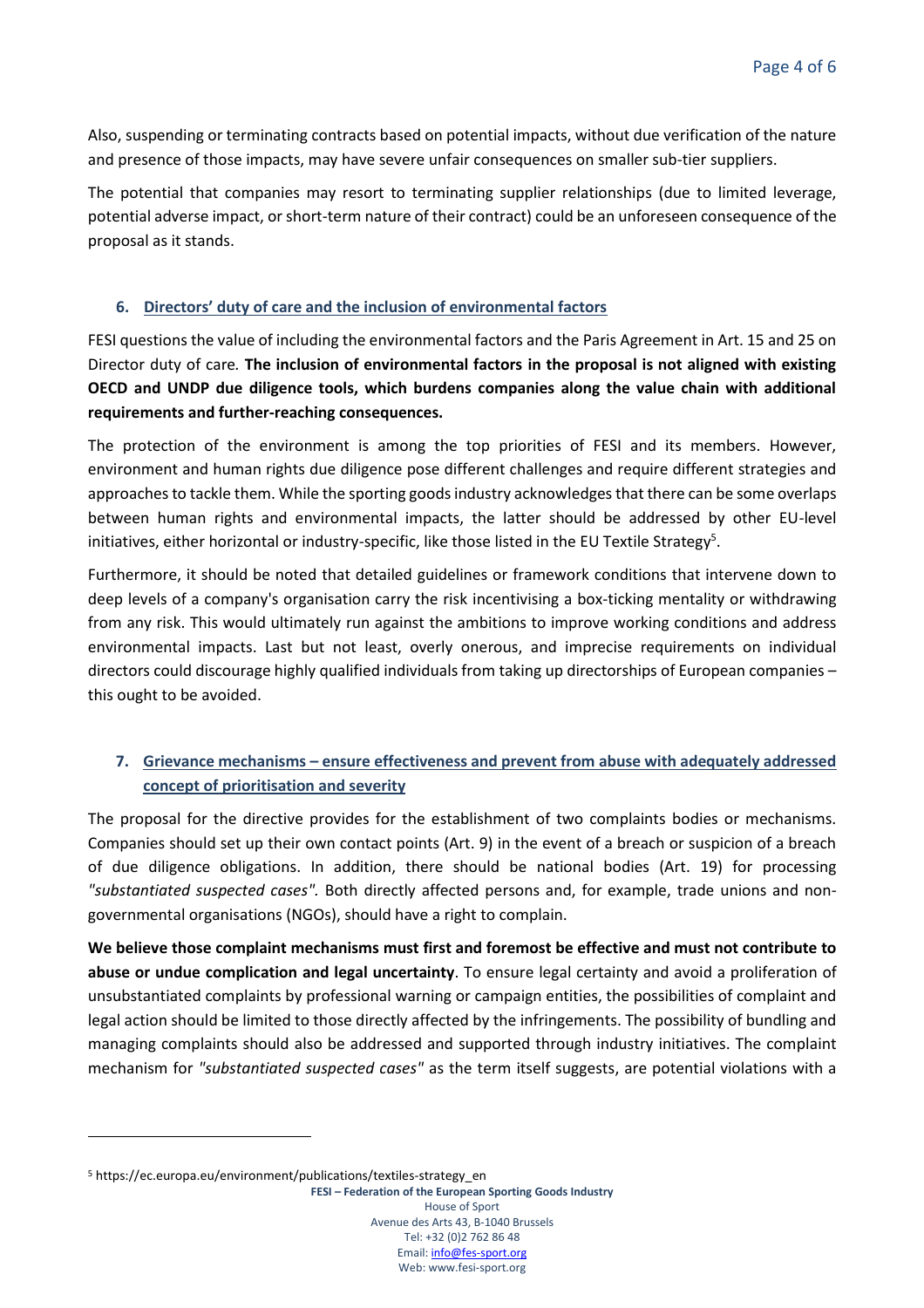certain scope. Therefore, it is necessary to clarify that Art. 19 refers only to possible breaches of due diligence obligations of undertakings but not to the obligations arising from Art. 19, 15, 25, and 26.

**The concept of prioritisation based on severity is a key factor in making due diligence manageable for business, as well as ensuring it tackles the most salient risks**. This is currently not the approach of the due diligence duty proposal. The focus should be on elevating working conditions, and both requirements would create a tremendous burden that would divert time, energy, and resources away from diligence and appropriate remediation efforts. As stated in the proposal, the complaint mechanism "should not lead to unreasonable solicitation on companies". However, the open-ended concepts of "*legitimate*", "*wellfounded*", and "*substantiated*" concerns would increase the risk for "unreasonable solicitation on companies" and should be clarified.

Furthermore, the wording around the compensation of damages is very broad and leaves room for interpretation and should be clarified. In a similar vein, the obligation around "*Affected Stakeholders*" and "*Stakeholder Input*" require further definition.

#### **8. Civil liability to be limited to one's own attributable actions**

Extensive and ambiguous civil liability entails boundless uncertainty for companies. This is especially true considering the numerous references in the framework of the protected interests and vague legal concepts associated with those. **However, legal certainty, especially in matters of civil liability, is a basic prerequisite for successful and, above all, responsible business.** Any form of liability should, in principle, be based on whether an actor has caused or contributed to the damage or is otherwise linked to it. The draft directive attempts to do justice to this principle to some extent by concentrating the previously very broad concept of the value chain at the level of direct business partners. However, this approach still falls short, as any civil liability must end where the action of a legally independent third party intervenes. **Liability under civil law is to be limited to cases in which damage is attributable and foreseeable as a result of the company's own action**. A mechanism that provides for liability for the actions of third parties is, therefore, a rare exception in European and international jurisdictions and is not in accordance with the UNGP or the Guiding Principles of the OECD.

## **9. Review and reporting obligations: Overlapping of various reporting obligations threatens to overwhelm companies with over-bureaucratization**

Due to many reporting obligations in the area of sustainability, companies are increasingly charged to report on redundant requirements and requests from a multitude of uncoordinated international and national authorities and private stakeholders, diverging resources away from the actual exercise of conducting human rights due diligence. **The proliferation of EU initiatives should aim at establishing a harmonisation that would combine coherent yet manageable reporting obligations for businesses.** However, despite the good will, this is currently not the case. The Commission has already recognised this risk in detail and has anticipated the threat of duplication by the Corporate Sustainability Reporting Directive (CSRD). FESI also invites the Commission to align reporting requirements with EU taxonomy regulation, in particular with the social safeguard provisions.

> **FESI – Federation of the European Sporting Goods Industry** House of Sport Avenue des Arts 43, B-1040 Brussels Tel: +32 (0)2 762 86 48 Email[: info@fes-sport.org](mailto:info@fes-sport.org) Web: www.fesi-sport.org